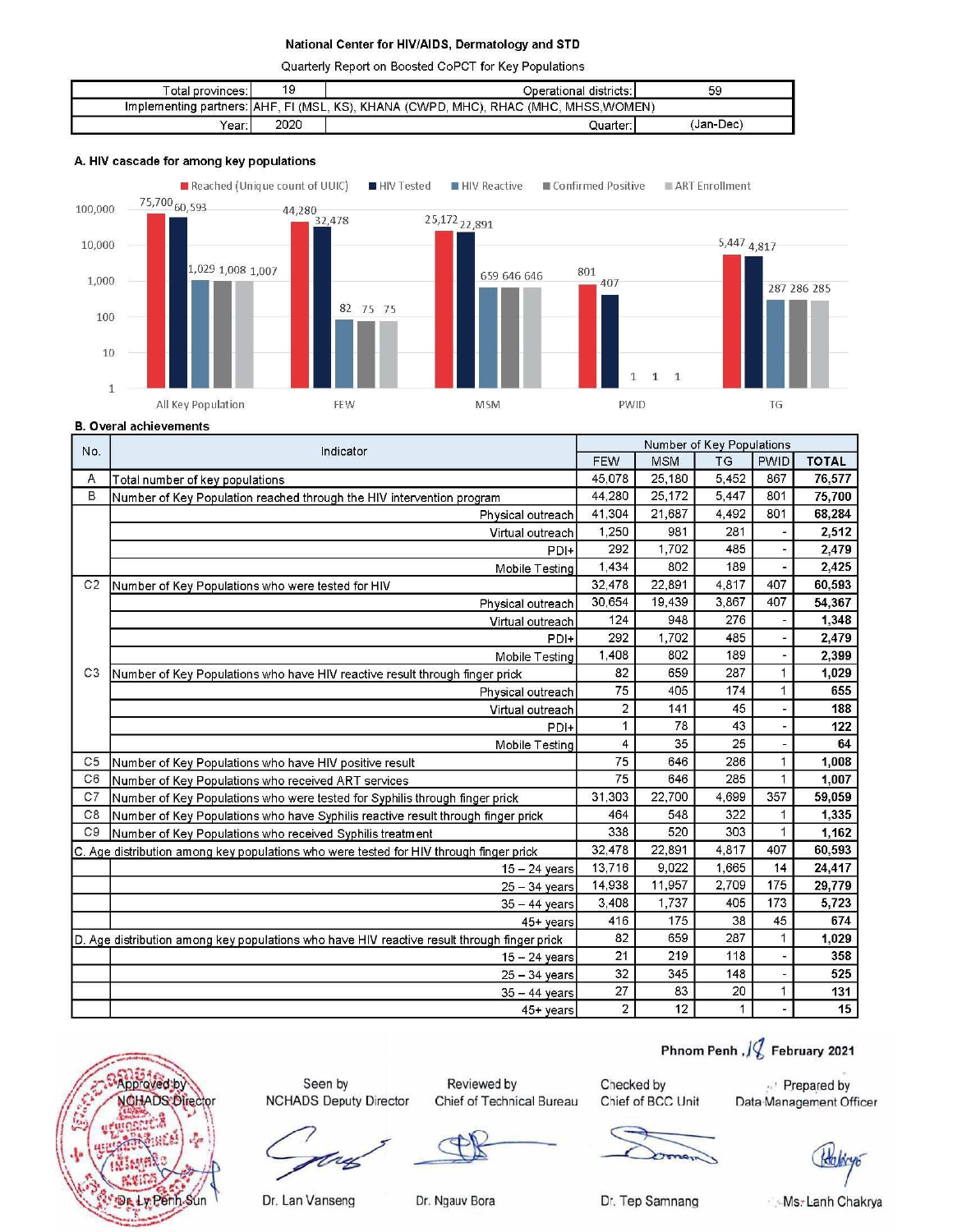Quarterly Report on Boosted CoPCT for Female entertainment worker (FEW)

| Total provinces:       | 18   | Total operational districts:<br>45 |                                               |           |  |  |  |  |
|------------------------|------|------------------------------------|-----------------------------------------------|-----------|--|--|--|--|
| Implementing partners: |      |                                    | KHANA (CWPD, MHC), RHAC (MHC, MHSSWOMEN), AHF |           |  |  |  |  |
| Year:                  | 2020 | Quarter:                           |                                               | (Jan-Dec) |  |  |  |  |

|                         |         | HIV cascade | Age group among tested for HIV test |                          |                          |                          | Age group among tested for HIV reactive |                          |                |                          | Syphilis test            |                          |                          |                |                          |
|-------------------------|---------|-------------|-------------------------------------|--------------------------|--------------------------|--------------------------|-----------------------------------------|--------------------------|----------------|--------------------------|--------------------------|--------------------------|--------------------------|----------------|--------------------------|
| Province                | Reached | Tested      | Reactive                            | Positive                 | <b>ART</b><br>enrolled   | $15 - 24$<br>years       | $25 - 34$<br>years                      | $35 - 44$<br>years       | $≥45$ years    | $15 - 24$<br>years       | $25 - 34$<br>years       | $35 - 44$<br>years       | $≥45$ years              | Tested         | Reactive                 |
| <b>NORTHERN ZONE</b>    | 13,022  | 11,155      | 56                                  | 52                       | 52                       | 4,750                    | 5,267                                   | 1,253                    | $112$          | 12                       | 23                       | 20                       | $\mathbf{1}$             | 10,833         | 246                      |
| <b>Banteay Meanchey</b> | 2,471   | 2,319       | 16                                  | 15                       | 15                       | 1,092                    | 947                                     | 308                      | 22             | $\overline{\phantom{a}}$ | 9                        | 6                        | $\overline{1}$           | 2,319          | 15                       |
| Battambang              | 2,480   | 2,344       | 16                                  | 16                       | 16                       | 988                      | 1,206                                   | 227                      | $\overline{7}$ | 3                        | 6                        | $\overline{7}$           | $\blacksquare$           | 2,344          | 21                       |
| Kampong Chhnang         | 845     | 575         | $\overline{a}$                      |                          |                          | 272                      | 234                                     | 75                       | $\overline{4}$ |                          |                          | $\overline{\phantom{a}}$ | $\overline{a}$           | 575            | 12                       |
| Pailin                  | 784     | 765         | $\blacksquare$                      | $\blacksquare$           |                          | 314                      | 378                                     | 77                       | 9              | $\blacksquare$           | $\blacksquare$           | $\blacksquare$           | ÷,                       | 765            | $\mathbf{1}$             |
| Kampong Thom            | 846     | 735         | $\overline{2}$                      | $\overline{2}$           | $\overline{2}$           | 211                      | 461                                     | 69                       | $\overline{4}$ | $\overline{1}$           |                          | $\mathbf{1}$             | $\overline{a}$           | 735            | 18                       |
| <b>Oddor Meanchey</b>   | 577     | 487         | 3                                   | 3                        | 3                        | 231                      | 195                                     | 62                       | $\overline{7}$ | $\mathbf 1$              | $\overline{1}$           | $\overline{1}$           | $\overline{a}$           | 487            | 8                        |
| Pursat                  | 965     | 808         | 5                                   | 5                        | $\,$ 5 $\,$              | 458                      | 289                                     | 64                       | 5              | $\overline{2}$           | 2                        | $\mathbf{1}$             | $\blacksquare$           | 808            | 27                       |
| Preah Vihear            | 337     | 280         | $\overline{4}$                      | 3                        | $\mathsf 3$              | 137                      | 116                                     | 22                       | 6              | $\overline{1}$           | $\overline{1}$           | $\sqrt{2}$               | $\blacksquare$           | 280            | 21                       |
| Ratanak Kiri            | 815     | 667         | $\overline{2}$                      | $\mathbf{1}$             | $\mathbf{1}$             | 291                      | 282                                     | 83                       | 14             | $\mathbf{1}$             | $\overline{a}$           | $\mathbf{1}$             | $\blacksquare$           | 667            | 13                       |
| Siem Reap               | 2,902   | 2,175       | 8                                   | $\overline{7}$           | $\overline{7}$           | 756                      | 1,159                                   | 266                      | 34             | $\mathsf 3$              | $\overline{4}$           | $\mathbf{1}$             | $\blacksquare$           | 1,853          | 110                      |
| <b>SOUTHERN ZONE</b>    | 31,258  | 21,323      | 26                                  | 23                       | 23                       | 8,966                    | 9,671                                   | 2,155                    | 304            | $9$                      | 9                        | $\overline{7}$           | $\mathbf{1}$             | 20,470         | 218                      |
| Kampong Cham            | 732     | 681         | $\mathbf{1}$                        | $\mathbf 1$              | $\mathbf{1}$             | 230                      | 436                                     | 53                       | 2              | $\overline{1}$           | $\blacksquare$           | $\blacksquare$           | $\blacksquare$           | 681            | 12                       |
| Kampong Speu            | 863     | 705         | $\blacksquare$                      | $\overline{\phantom{a}}$ | $\overline{\phantom{a}}$ | 277                      | 378                                     | 67                       | $\mathbf{1}$   | $\blacksquare$           | $\blacksquare$           | $\overline{\phantom{a}}$ | $\blacksquare$           | 705            | 20                       |
| Kandal                  | 1,241   | 954         | $\overline{a}$                      | $\overline{a}$           |                          | 376                      | 490                                     | 106                      | 8              | $\blacksquare$           | $\overline{\phantom{a}}$ | $\overline{\phantom{0}}$ | $\overline{a}$           | 954            | $\overline{7}$           |
| Koh Kong                | 482     | 474         | $\mathbf{1}$                        | $\overline{1}$           | $\mathbf{1}$             | 166                      | 254                                     | 63                       | $\overline{4}$ | $\overline{1}$           | $\overline{a}$           | $\blacksquare$           | $\blacksquare$           | 474            | 12                       |
| Phnom Penh              | 24,685  | 15,936      | 21                                  | 19                       | 19                       | 6,585                    | 7,172                                   | 1,699                    | 134            | $\overline{5}$           | 8                        | $\overline{7}$           | $\overline{1}$           | 15,361         | 129                      |
| <b>Preah Sihanouk</b>   | 1,566   | 1,082       | $\mathbf{1}$                        | $\overline{1}$           | $\mathbf{1}$             | 579                      | 299                                     | 64                       | 149            | $\mathbf{1}$             | $\overline{\phantom{a}}$ | $\overline{\phantom{0}}$ | $\overline{a}$           | 1,082          | 24                       |
| Prey Veng               | 1,390   | 1,213       | $\overline{2}$                      | $\mathbf{1}$             | $\mathbf{1}$             | 635                      | 483                                     | 100                      | 6              | $\overline{1}$           | $\mathbf 1$              |                          | ÷,                       | 1,213          | 14                       |
| Tboung Khmum            | $\sim$  | ٠           | ÷,                                  | ٠                        |                          | $\overline{\phantom{a}}$ | ٠                                       | $\overline{\phantom{a}}$ |                | $\overline{\phantom{0}}$ | ٠                        | ٠                        | ٠                        |                | $\overline{\phantom{a}}$ |
| Svay Rieng              | 299     | 278         | $\blacksquare$                      | $\overline{\phantom{a}}$ |                          | 118                      | 159                                     | 3                        |                | $\overline{\phantom{a}}$ | -                        | $\overline{\phantom{a}}$ | $\overline{\phantom{a}}$ | $\overline{a}$ | $\sim$                   |
| <b>TOTAL</b>            | 44,280  | 32,478      | 82                                  | 75                       | 75                       | 13,716                   | 14,938                                  | 3,408                    | 416            | 21                       | 32                       | 27                       | $\overline{2}$           | 31,303         | 464                      |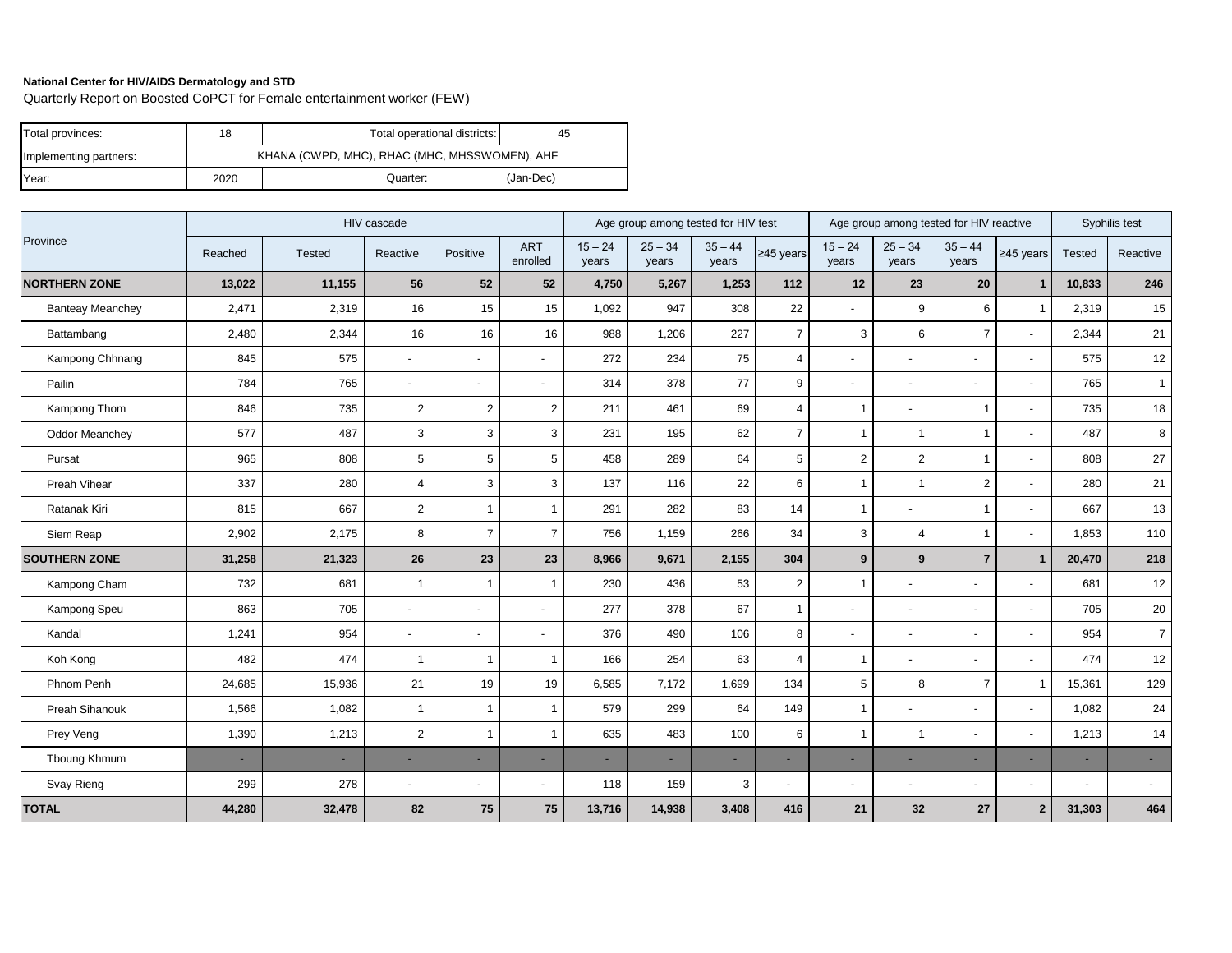Quarterly Report on Boosted CoPCT for Men who sex with men (MSM)

| Total provinces:       |      | Total operational districts:<br>49            |  |           |
|------------------------|------|-----------------------------------------------|--|-----------|
| Implementing partners: |      | KHANA (CWPD, MHC), RHAC (MHC, MHSSWOMEN), AHF |  |           |
| Year:                  | 2020 | Quarter: I                                    |  | (Jan-Dec) |

|                         |                |                          | HIV cascade    |                |                          |                          | Age group among tested for HIV test |                          |                    |                    | Age group among tested for HIV reactive |                           |                          |                          | Syphilis test   |  |
|-------------------------|----------------|--------------------------|----------------|----------------|--------------------------|--------------------------|-------------------------------------|--------------------------|--------------------|--------------------|-----------------------------------------|---------------------------|--------------------------|--------------------------|-----------------|--|
| Province                | Reached        | <b>Tested</b>            | Reactive       | Positive       | <b>ART</b><br>enrolled   | $15 - 24$<br>years       | $25 - 34$<br>years                  | $35 - 44$<br>years       | $\geq 45$<br>years | $15 - 24$<br>years | $25 - 34$<br>years                      | $35 - 44$<br>years        | $\geq 45$<br>years       | <b>Tested</b>            | Reactive        |  |
| <b>NORTHERN ZONE</b>    | 11,633         | 10,445                   | 296            | 289            | 289                      | 4,698                    | 5,084                               | 912                      | 89                 | 99                 | 141                                     | 49                        | $\overline{7}$           | 10,440                   | 202             |  |
| <b>Banteay Meanchey</b> | 2,630          | 2,526                    | 79             | 79             | 79                       | 1,183                    | 1,234                               | 189                      | 22                 | 27                 | 33                                      | 14                        | 5                        | 2,525                    | 18              |  |
| Battambang              | 3,466          | 3,247                    | 77             | 77             | 77                       | 1,368                    | 1,751                               | 270                      | 16                 | 26                 | 36                                      | 13                        | $\overline{2}$           | 3,247                    | 41              |  |
| Kampong Chhnang         | 986            | 775                      | 13             | 13             | 13                       | 479                      | 225                                 | 70                       | $\overline{7}$     | 6                  | 2                                       | 5                         | $\overline{\phantom{a}}$ | 775                      | 10              |  |
| Pailin                  | 609            | 588                      | 5              | 5              | 5                        | 339                      | 202                                 | 55                       | $\overline{2}$     | 1                  | 3                                       | $\mathbf{1}$              | ÷                        | 588                      | 6               |  |
| Kampong Thom            | 630            | 604                      | 10             | 10             | 10                       | 167                      | 358                                 | 89                       | 3                  | 3                  | 4                                       | 3                         | $\overline{\phantom{a}}$ | 604                      | 7 <sup>1</sup>  |  |
| <b>Oddor Meanchey</b>   | 558            | 472                      | 6              | 6              | 6                        | 238                      | 170                                 | 55                       | 17                 | 2                  | 3                                       | $\mathbf{1}$              | $\blacksquare$           | 472                      | $\overline{4}$  |  |
| Pursat                  | 927            | 732                      | 14             | 13             | 13                       | 299                      | 384                                 | 55                       | 5                  | 4                  | $\overline{7}$                          | $\ensuremath{\mathsf{3}}$ | $\overline{\phantom{a}}$ | 732                      | 16              |  |
| Preah Vihear            | $\overline{4}$ | $\mathbf{1}$             | $\sim$         | $\blacksquare$ | $\overline{\phantom{a}}$ | $\overline{\phantom{a}}$ | $\mathbf 1$                         | $\overline{\phantom{a}}$ |                    | $\blacksquare$     | $\blacksquare$                          |                           | $\overline{\phantom{a}}$ | $\mathbf{1}$             | $\sim$          |  |
| Ratanak Kiri            | $\sim$         | $\overline{\phantom{a}}$ | $\blacksquare$ | $\sim$         | $\overline{\phantom{a}}$ | $\overline{\phantom{a}}$ | $\sim$                              | $\blacksquare$           | $\overline{a}$     | $\overline{a}$     | $\blacksquare$                          |                           | $\overline{\phantom{a}}$ | $\blacksquare$           | $\sim$          |  |
| Siem Reap               | 1,823          | 1,500                    | 92             | 86             | 86                       | 625                      | 759                                 | 129                      | 17                 | 30                 | 53                                      | 9                         | $\overline{\phantom{a}}$ | 1,496                    | 100             |  |
| <b>SOUTHERN ZONE</b>    | 13,539         | 12,446                   | 363            | 357            | 357                      | 4,324                    | 6,873                               | 825                      | 86                 | 120                | 204                                     | 34                        | $5\overline{5}$          | 12,260                   | 346             |  |
| Kampong Cham            | 1,143          | 1,121                    | 12             | 12             | 12                       | 498                      | 579                                 | 70                       | 5                  | 4                  | $\overline{7}$                          | $\mathbf{1}$              |                          | 1,121                    | 13              |  |
| Kampong Speu            | 889            | 814                      | $\overline{7}$ | 5              | 5                        | 345                      | 401                                 | 69                       | 14                 | 4                  | $\sqrt{2}$                              | $\mathbf 1$               | $\overline{\phantom{a}}$ | 803                      | 9               |  |
| Kandal                  | 1,321          | 1,215                    | 23             | 22             | 22                       | 475                      | 644                                 | 120                      | 16                 | 11                 | 9                                       | $\overline{2}$            | $\overline{1}$           | 1,215                    | 16              |  |
| Koh Kong                | $\blacksquare$ | ÷.                       | ٠              | $\sim$         | $\overline{\phantom{a}}$ | $\sim$                   | $\sim$                              | $\overline{\phantom{a}}$ | ٠                  | $\blacksquare$     | ۰                                       | $\overline{\phantom{a}}$  | ٠                        | $\sim$                   |                 |  |
| Phnom Penh              | 8,131          | 7,453                    | 295            | 293            | 293                      | 2,308                    | 4,239                               | 422                      | 23                 | 91                 | 174                                     | 26                        | $\overline{4}$           | 7,310                    | 286             |  |
| Preah Sihanouk          | 601            | 553                      | 5              | 6              | 6                        | 202                      | 305                                 | 61                       | $\overline{4}$     | 2                  | 3                                       | $\blacksquare$            | $\overline{\phantom{a}}$ | 553                      | 8               |  |
| Prey Veng               | 584            | 487                      | $\overline{7}$ | 6              | 6                        | 247                      | 216                                 | 21                       | 8                  | 3                  | $\overline{4}$                          |                           |                          | 489                      | $5\overline{)}$ |  |
| <b>Tboung Khmum</b>     | 832            | 769                      | 10             | 9              | 9                        | 232                      | 473                                 | 60                       | 15                 | 3                  | $\overline{4}$                          | 3                         |                          | 769                      | 9               |  |
| Svay Rieng              | 38             | 34                       | $\overline{4}$ | $\overline{4}$ | $\overline{4}$           | 17                       | 16                                  | $\overline{2}$           | $\overline{1}$     | 2                  | $\overline{1}$                          | $\mathbf{1}$              |                          | $\overline{\phantom{a}}$ |                 |  |
| <b>TOTAL</b>            | 25,172         | 22,891                   | 659            | 646            | 646                      | 9,022                    | 11,957                              | 1,737                    | 175                | 219                | 345                                     | 83                        | 12                       | 22,700                   | 548             |  |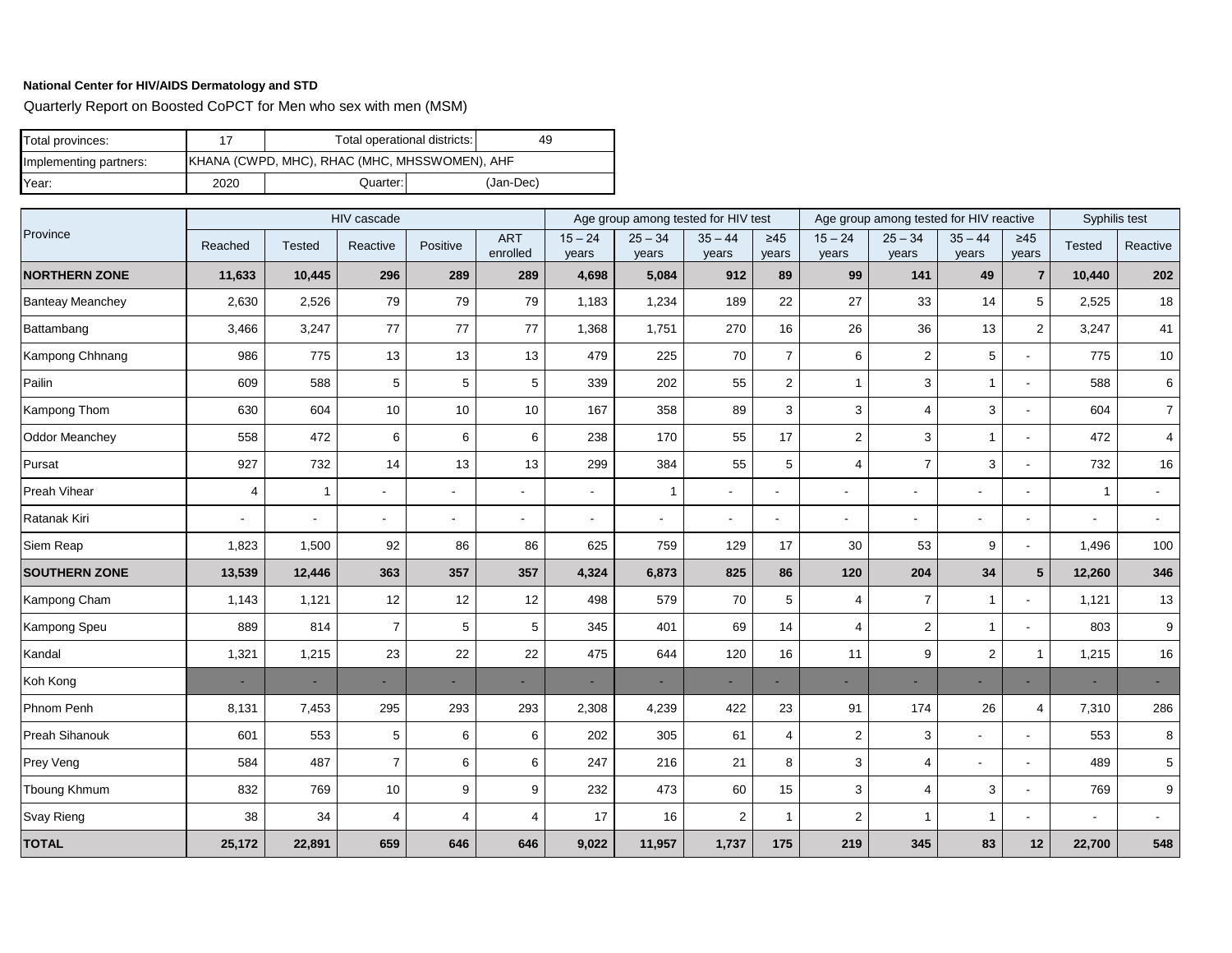Quarterly Report on Boosted CoPCT for Trangender (TG)

| Total provinces:       | 16   | Total operational districts: | -47                                           |           |  |  |  |  |
|------------------------|------|------------------------------|-----------------------------------------------|-----------|--|--|--|--|
| Implementing partners: |      |                              | KHANA (CWPD, MHC), RHAC (MHC, MHSSWOMEN), AHF |           |  |  |  |  |
| Year:                  | 2020 | Quarter:                     |                                               | (Jan-Dec) |  |  |  |  |

|                         |                          |                | HIV cascade    |                          |                          |                    | Age group among tested for HIV test |                    |                          |                          |                          | Age group among tested for HIV reactive |                          |                | Syphilis test  |
|-------------------------|--------------------------|----------------|----------------|--------------------------|--------------------------|--------------------|-------------------------------------|--------------------|--------------------------|--------------------------|--------------------------|-----------------------------------------|--------------------------|----------------|----------------|
| Province                | Reached                  | <b>Tested</b>  | Reactive       | Positive                 | <b>ART</b><br>enrolled   | $15 - 24$<br>years | $25 - 34$<br>years                  | $35 - 44$<br>years | $≥45$ years              | $15 - 24$<br>years       | $25 - 34$<br>years       | $35 - 44$<br>years                      | $\geq 45$<br>vears       | <b>Tested</b>  | Reactive       |
| <b>NORTHERN ZONE</b>    | 1,518                    | 1,276          | 49             | 48                       | 48                       | 377                | 754                                 | 164                | 20                       | 19                       | 22                       | 8                                       |                          | 1,276          | 107            |
| <b>Banteay Meanchey</b> | 487                      | 466            | 15             | 15                       | 15                       | 128                | 284                                 | 61                 | 8                        | 6                        | $\overline{7}$           | 2                                       | $\blacksquare$           | 466            | 3              |
| Battambang              | 383                      | 334            | 15             | 15                       | 15                       | 86                 | 227                                 | 40                 | $\overline{2}$           | 5                        | 8                        | 2                                       | $\blacksquare$           | 334            | 19             |
| Kampong Chhnang         | 31                       | 27             | $\overline{1}$ | $\mathbf 1$              | $\overline{1}$           | $\overline{4}$     | 10                                  | 12                 | $\overline{1}$           | $\overline{a}$           | $\mathbf 1$              | $\mathbf{r}$                            | $\sim$                   | 27             | $\overline{1}$ |
| Pailin                  | $\overline{\phantom{a}}$ | $\blacksquare$ | ÷,             | $\blacksquare$           | ÷,                       |                    | $\blacksquare$                      | $\blacksquare$     | $\overline{\phantom{a}}$ | ٠                        |                          | $\sim$                                  | $\blacksquare$           | $\blacksquare$ | $\overline{a}$ |
| Kampong Thom            | 44                       | 41             | ÷,             | $\overline{\phantom{a}}$ | $\overline{\phantom{a}}$ | 11                 | 25                                  | 5                  | $\blacksquare$           | $\overline{\phantom{a}}$ |                          | $\overline{\phantom{a}}$                | $\overline{\phantom{a}}$ | 41             | 3              |
| <b>Oddor Meanchev</b>   | 46                       | 44             | $\overline{a}$ | $\overline{\phantom{a}}$ | $\overline{\phantom{a}}$ | 17                 | 24                                  | $\overline{1}$     | $\overline{2}$           | $\blacksquare$           |                          | $\overline{\phantom{a}}$                | $\blacksquare$           | 44             | $\overline{2}$ |
| Pursat                  | 51                       | 42             | $\mathbf{1}$   | 1                        | $\overline{\mathbf{1}}$  | 9                  | 33                                  | $\blacksquare$     |                          | $\overline{\phantom{a}}$ | $\mathbf 1$              | $\blacksquare$                          | $\blacksquare$           | 42             | 5              |
| Preah Vihear            | $\overline{2}$           | $\overline{c}$ | $\overline{1}$ | $\overline{\phantom{a}}$ | $\overline{\phantom{a}}$ |                    | $\mathbf{1}$                        | $\overline{1}$     | $\overline{\phantom{a}}$ | $\overline{\phantom{a}}$ | $\overline{a}$           | $\overline{1}$                          | $\blacksquare$           | $\overline{2}$ | $\overline{1}$ |
| Ratanak Kiri            | $\overline{1}$           | $\sim$         | $\overline{a}$ | $\overline{\phantom{a}}$ | $\overline{\phantom{a}}$ |                    | $\sim$                              | $\blacksquare$     | $\overline{a}$           | $\blacksquare$           |                          | $\blacksquare$                          | $\blacksquare$           | $\blacksquare$ |                |
| Siem Reap               | 473                      | 320            | 16             | 16                       | 16                       | 122                | 150                                 | 44                 | $\overline{7}$           | 8                        | 5                        | 3                                       | $\overline{\phantom{a}}$ | 320            | 73             |
| <b>SOUTHERN ZONE</b>    | 3,929                    | 3,541          | 238            | 238                      | 237                      | 1,288              | 1,955                               | 241                | 18                       | 99                       | 126                      | 12                                      | $\mathbf{1}$             | 3,423          | 215            |
| Kampong Cham            | 206                      | 202            | $\overline{4}$ | $\overline{4}$           | $\overline{4}$           | 85                 | 116                                 | 9                  | $\overline{\phantom{0}}$ | 3                        | $\mathbf{1}$             | $\overline{a}$                          | $\overline{\phantom{a}}$ | 202            | $\overline{7}$ |
| Kampong Speu            | 163                      | 152            | $\overline{4}$ | $\overline{4}$           | $\overline{4}$           | 64                 | 79                                  | 10                 | $\overline{1}$           | $\overline{2}$           | 2                        | $\overline{\phantom{a}}$                | $\overline{\phantom{a}}$ | 147            | 11             |
| Kandal                  | 517                      | 469            | $\overline{7}$ | $\overline{7}$           | $\overline{7}$           | 168                | 276                                 | 29                 | 5                        | $\overline{2}$           | $\overline{4}$           | $\overline{1}$                          | $\overline{\phantom{a}}$ | 469            | 10             |
| Koh Kong                | $\sim$                   | ٠              | ٠              | $\overline{\phantom{a}}$ | ٠                        |                    | ٠                                   |                    | ٠                        | ٠                        |                          | ٠                                       | $\overline{\phantom{a}}$ |                |                |
| Phnom Penh              | 2,579                    | 2,295          | 212            | 211                      | 211                      | 826                | 1,253                               | 130                | 9                        | 87                       | 114                      | 10                                      | $\mathbf{1}$             | 2,204          | 175            |
| Preah Sihanouk          | 223                      | 212            | 9              | 10                       | 9                        | 57                 | 117                                 | 46                 | $\mathbf{1}$             | 3                        | 5                        | $\overline{1}$                          | $\overline{\phantom{a}}$ | 212            | 8              |
| Prey Veng               | 86                       | 72             | $\overline{1}$ |                          |                          | 27                 | 36                                  | 9                  | $\overline{2}$           | 1                        |                          | $\sim$                                  | $\blacksquare$           | 73             |                |
| Tboung Khmum            | 128                      | 116            | $\overline{1}$ | -1                       | $\overline{1}$           | 47                 | 66                                  | 8                  |                          | $\overline{1}$           |                          | $\blacksquare$                          | $\sim$                   | 116            | 3              |
| Svay Rieng              | 27                       | 23             | $\overline{a}$ | $\overline{\phantom{a}}$ | $\overline{\phantom{a}}$ | 14                 | 12                                  | $\blacksquare$     | $\blacksquare$           | $\sim$                   | $\overline{\phantom{a}}$ | $\blacksquare$                          | $\overline{\phantom{a}}$ | $\blacksquare$ |                |
| <b>TOTAL</b>            | 5,447                    | 4,817          | 287            | 286                      | 285                      | 1,665              | 2,709                               | 405                | 38                       | 118                      | 148                      | 20                                      | $\mathbf{1}$             | 4,699          | 322            |